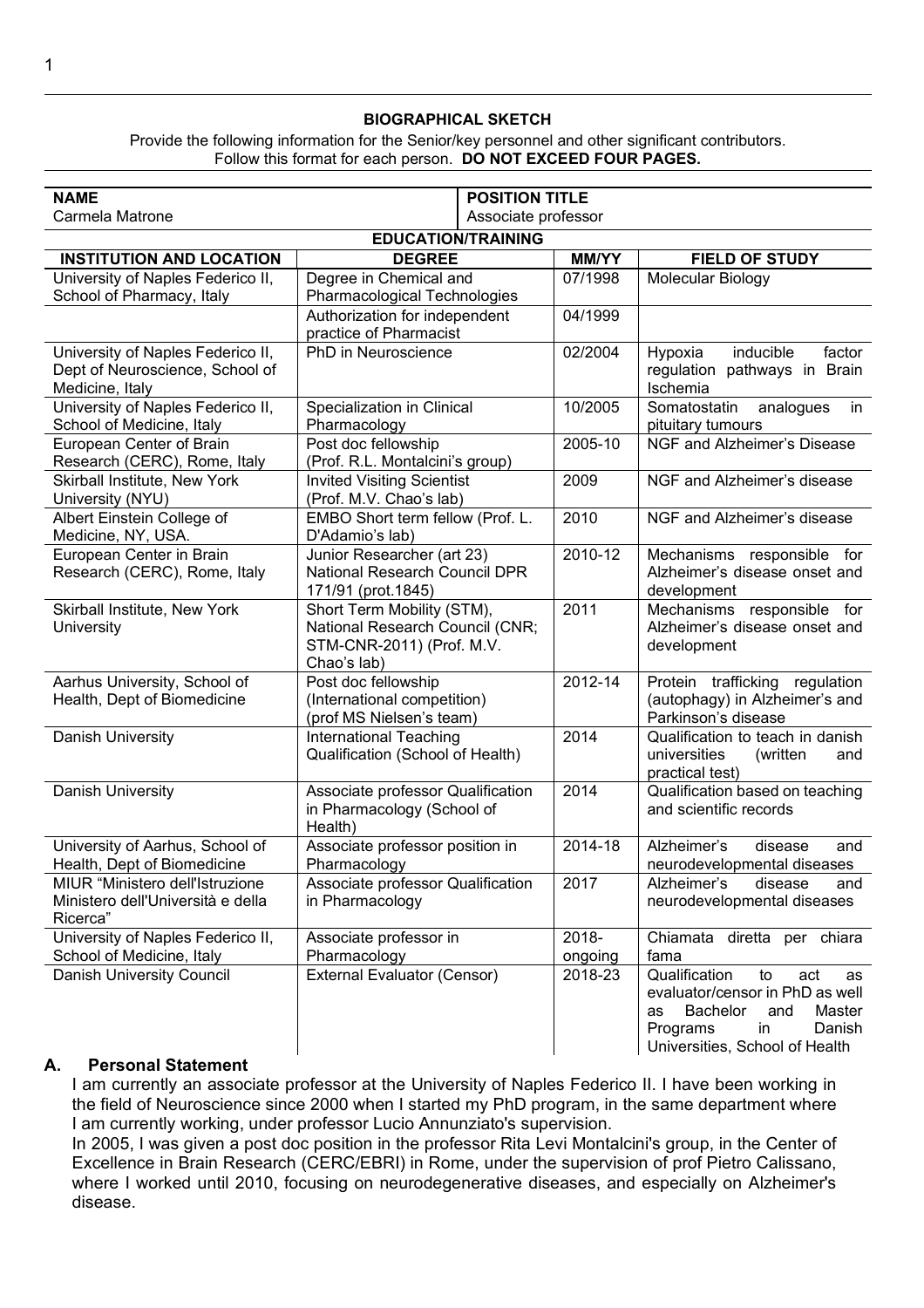In 2010, I was invited researcher in Skirball Institute, NYU, under professor Chao Moses V, the former president of the Society for Neuroscience (SfN), where I also met one of the major worldwide exponents in Alzheimer's disease, professor D'Amadio Luciano., professor at Einstein Medical College, with whom I am still collaborating.

In 2012, when I returned to the CERC/EBRI in Italy, I received the position of independent young investigator (#art23). Later that same year I also received a position as group leader in Denmark, at Aarhus University (AU), where I moved and started my independent research career.

In 2014, I received the international qualification to teach in Danish universities and as such became an associate professor in pharmacology at the school Health of Aarhus University (Denmark). In addition, I was awarded the international qualification as a mentor and censor (external evaluator) for bachelors, masters and PhD students in all Danish Universities.

I have since supervised over 50 bachelor and master theses as well as research year and PhD students.

From 2014 to 2016, I was also the course coordinator for the pharmaceutical science program for molecular medicine students at Aarhus University.

In 2018, I became an associate professor in Pharmacology in Italy "*chiamata diretta per chiara fama*", at the University of Naples Federico II, where I am currently working and where I am the supervisor of one PhD student, one post doc, one master student and several bachelors enrolled in the Biotechnology program. I am also co-supervisor in two PhD programs at Aarhus University.

In the last 10 years, I have received a number of research awards as PI and in collaboration with partners from all around the globe, thanks to the support of international non-profit institutions (Aarhus University, the Danish Council, DK, and MIUR, IT), as well as partners from private foundations (Lundbeck foundation, Møller fønden and Augustinus fønden).

Since 2004, I have published over 45 scientific articles in peer-reviewed journals or congress proceedings, as well as one chapter in two books.

I serve as a reviewer in most of the international journals working in the field of Alzheimer's disease, as well as an reviewer editor in Frontiers in Neuroscience and Pharmacology.

I have recently joined Helyon's team, a new journal cell press/Elsevier, where I am currently working as associate editor.

## **B. Positions and Honors**

#### **Positions and Employment**

- 1998-05 Specialist in Clinical Pharmacology
- 2000-03 PhD in Neuroscience
- 2010-12 Young independent researcher at European Brain Research Inst (Rome, IT)
- 2014-18 Associate professor in Pharmacology at School of Health, University of Aarhus
- 2018- ongoing Associate professor in Pharmacology "Chiamata diretta per chiara fama" at Dept of Neuroscience, School of Medicine, University Federico II of Naples

### **Scientific international awards and price**

- 2009 Marie Curie International Outgoing Fellowship (IOF) FP7-People-2009 program (proposal n.25316), ELIGIBLE
- 2010 EMBO short-term Fellowship (ASTF 264-2010)
- 2011 Short Term Mobility (STM), National Research Council (CNR; STM-CNR-2011)

### **Travel fellowships**

- Fellowship towards travel and living expenses to Molecular Mechanisms of Neurodegeneration Conference (Milan, 2008)
- Travel Fellowship and Allowance, Alzheimer Association International Conference (AAIC13) (Boston, 13-18 July 2013).
- Travel Fellowship and Allowance, Alzheimer Association International Conference (AAI/ADPD) (Turin, 15-19 March 2018).

### **Other Experience and Professional Memberships**

- Società Italiana di Farmacologia (SIF)
- Società italiana di Neuroscienze (SINS)
- **FENS (Federation of European Neuroscience Societies)**
- **Society for Neuroscience**
- Alzheimer's Association
- **Chairmen and/or speaker at international scientific congresses in the last 6 years**
	- Dementia Conference (Valencia, September 2014) (Invited speaker)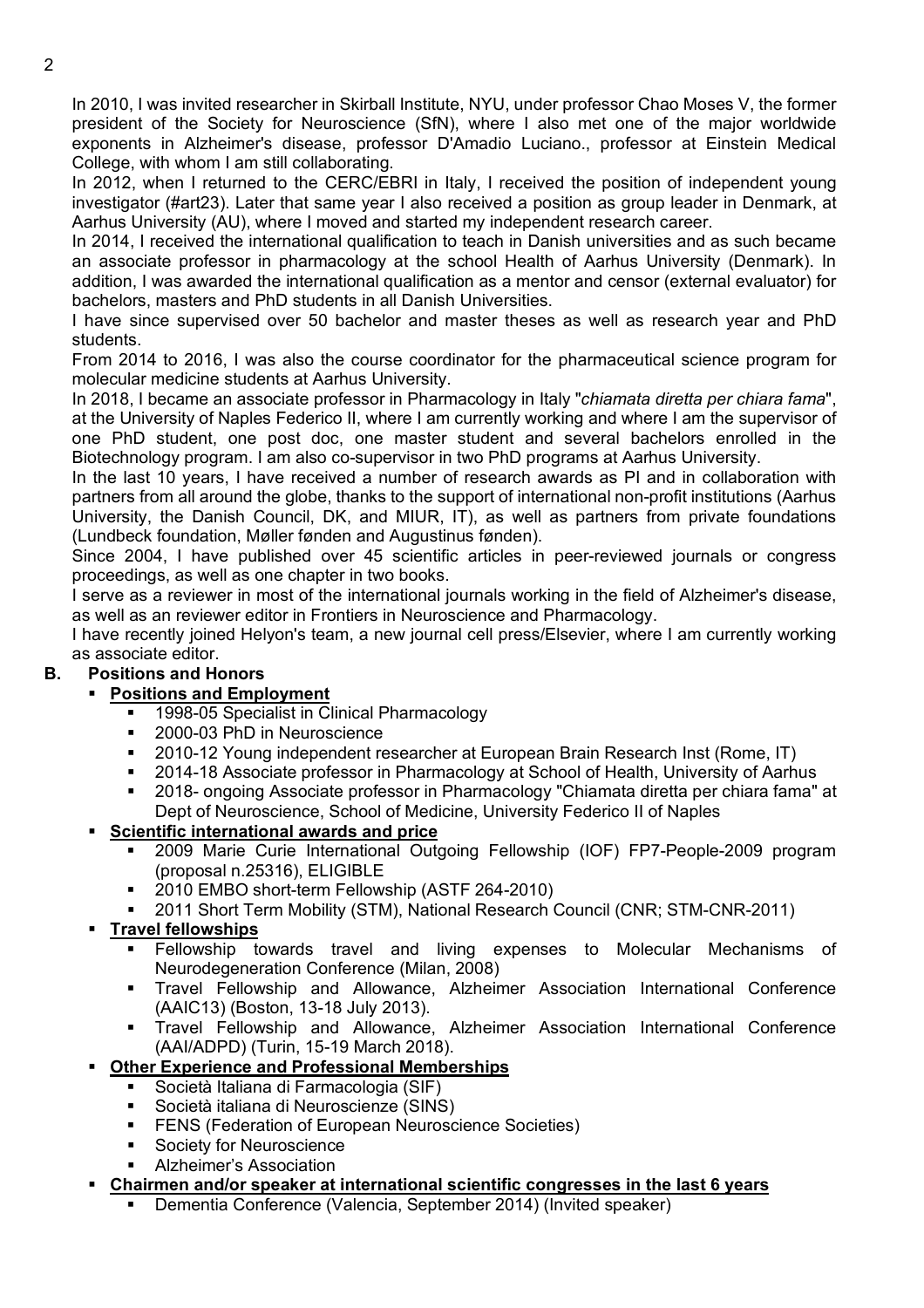- International Alzheimer's Disease and Parkinson's Disease Conference (Nice, March 2015) (Selected from abstracts, Speaker)
- **International Alzheimer Conference (London, June 2015) (Invited speaker)**
- Symposium on Advances in Alzheimer therapy (Athens, March 2016) (Invited speaker)
- European CNS Summit (London, September 2016) (Selected from abstracts, Speaker)
- Dementia (London, September 2016) (Invited speaker)
- Parkinsonforeningen (Copenhagen, November 2016) (Invited speaker)
- Parkinsonforeningen (Copenhagen, November 2017) (Invited speaker)
- **International Alzheimer's Disease and Parkinson's Disease Conference (Vienna, March)** 2017) (Selected from abstracts, Speaker and Chairmen)
- Neuroscience day May 2017 (Aarhus University) (Invited speaker)
- Advancing Alzheimer's Research meeting (London, June 2017) (Invited speaker)
- Alzheimer's Association round table (Varna, Oct 2017) (Selected from abstracts, Speaker)
- Advances in Alzheimer's and Parkinson's disease conference (Turin, March 2018) (Selected from abstracts, Speaker and Chairmen)
- Eurodementia 2018 (Venice, Sept 2018) (Invited Speaker and Chairmen)
- International Alzheimer's Disease and Parkinson's Disease Conference (Lisbon, March 2019) (Selected from abstracts, Speaker and Chairmen)
- **Italian Society of Pharmacology (Florence, Nov 2019) (Simposia Organizer, Speaker and** Chairmen)
- World congress on Neurology & Therapeutics (Madrid, Oct 2019) (Invited speaker and Chairmen)
- International Alzheimer's Disease and Parkinson's Disease Conference (Virtual, March 2021) (Invited speaker)
- **Associate editor in**
	- Heliyon J (Cell Press)
- **Review editor in**
	- Frontiers Neurodegeneration
	- Frontiers in Pharmacology
- **Guest associate editor** in Frontiers in Aging Psychiatry "Delirium Across the Lifespan: From Neural Basis to Social Impact"
- **C. Selected Peer-reviewed Publications** *(15 best peer-reviewed publications)*

#### **As corresponding and/or last author**

- 1. Iannuzzi F, Frisardi V, Annunziato L, **Matrone C**. Might Fibroblasts from Patients with Alzheimer's Disease Reflect the Brain Pathology? A Focus on the Increased Phosphorylation of Amyloid Precursor Protein Tyr682 Residue. Brain Sci. 2021 Jan 14;11(1):103. doi: 10.3390/brainsci11010103.
- 2. Iannuzzi F, Sirabella R, Canu N, Maier TJ, Annunziato L, **Matrone C**. Fyn Tyrosine Kinase Elicits Amyloid Precursor Protein Tyr682 Phosphorylation in Neurons from Alzheimer's Disease Patients. Cells. 2020 Jul 30;9(8):1807. doi: 10.3390/cells9081807.
- 3. Poulsen ET, Rasmussen FH, Maier JT, Enghild JJ, Jørgensen LA, and **Matrone C**. An Aberrant Phosphorylation of Amyloid Precursor Protein Tyrosine Regulates Its Trafficking and the Binding to the Clathrin Endocytic Complex in Neural Stem Cells of Alzheimer's Disease Patients. Frontiers in Molecular Neuroscience 2017, Mar 15; 10:59.
- 4. Poulsen ET, Jørgensen LA, Larsen A, Zollo A, Sanggaard KW, Enghild JJ, Maier TJ and **Matrone C**. New insights to Clathrin and Adaptor protein 2 for the design and development of therapeutic strategies. Int J Molec Sci, 2015, 16(12), 29446-29453.
- 5. **Matrone C**. A new molecular explanation for age-related neurodegeneration: the Tyr682 residue of amyloid precursor protein. BioEssays, 2013; 35(10): 847-852. TWIJ ARTICLE.
- 6. **Matrone C**, Luvisetto S, La Rosa LR, Tamayev R, Pignataro A, Canu N, Yang L, Barbagallo AP, Biundo F, Lombino F, Heng H, Ammassari-Teule, D, D'Adamio L. Tyr682 in the APP intracellular domain regulates synaptic connectivity, cholinergic function and cognitive performance. Aging Cell, 2012, 11(6): 1084-1093.
- 7. **Matrone C**, Barbagallo APM, La Rosa LR, Florenzano F, Ciotti MT, Mercanti D, Chao MV, Calissano P and D'Adamio L. APP is phosphorylated by TrkA and regulates NGF/TrkA signaling. J Neurosci, 2011, 31(33): 11756-11761. TWIJ ARTICLE.